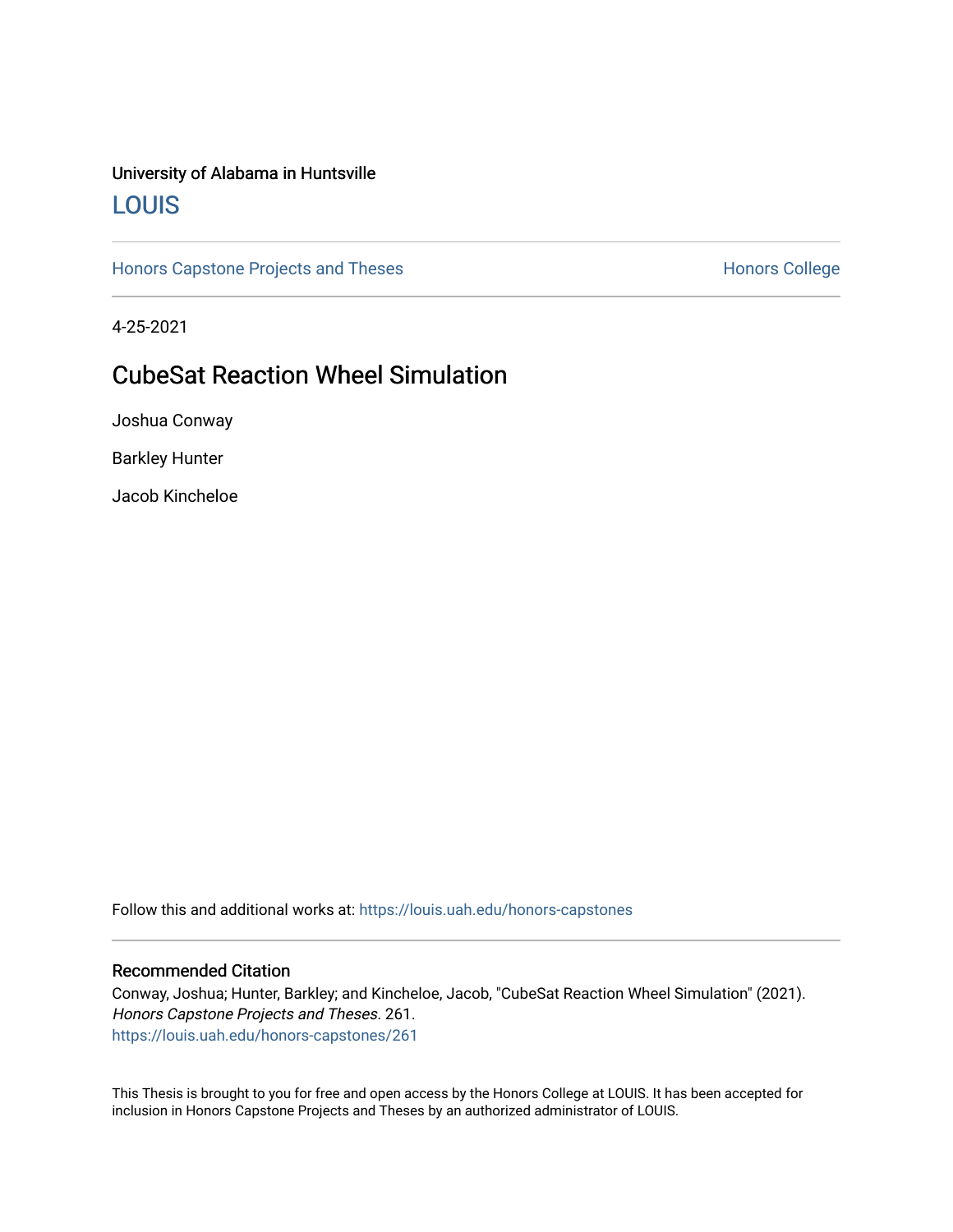# CubeSat Reaction Wheel Simulation

**By** 

### **Joshua Conway Barkley Hunter Jacob Kincheloe**

### **An Honors Capstone**

### **submitted in partial fulfillment of the requirements**

### **for the Honors Diploma**

**to** 

### **The Honors College**

### **of**

### **The University of Alabama in Huntsville**

**April 25, 2021** 

### **Honors Capstone Director:**

### **Dr. Matthew Turner**

Research Engineer

- ANWAY, <mark>4/22/2021</mark>

Reublen Hustan 4/22/2021

arg) Kindelee 4/22/21

Student Date Date **Date** Student Date

| Luummaat                                               |                                                           |      |  |  |  |
|--------------------------------------------------------|-----------------------------------------------------------|------|--|--|--|
| <b>Student</b>                                         | Digitally signed by                                       | Date |  |  |  |
|                                                        | Matthew W. Turner<br>Date: 2021.04.22<br>22:15:34 -05'00' |      |  |  |  |
| <b>Director</b><br>D. Keith                            | Digitally signed by D.<br>Keith Hollingsworth             | Date |  |  |  |
| Hollingsworth                                          | Date: 2021.04.23<br>17:05:25 - 05'00'                     |      |  |  |  |
| Department Chair<br>William <b>Digitally signed by</b> | William Wilkerson                                         | Date |  |  |  |
| Wilkerson                                              | Date: 2021.04.25<br>14:53:00 -05'00'                      |      |  |  |  |
| Honors College Dean                                    |                                                           | Date |  |  |  |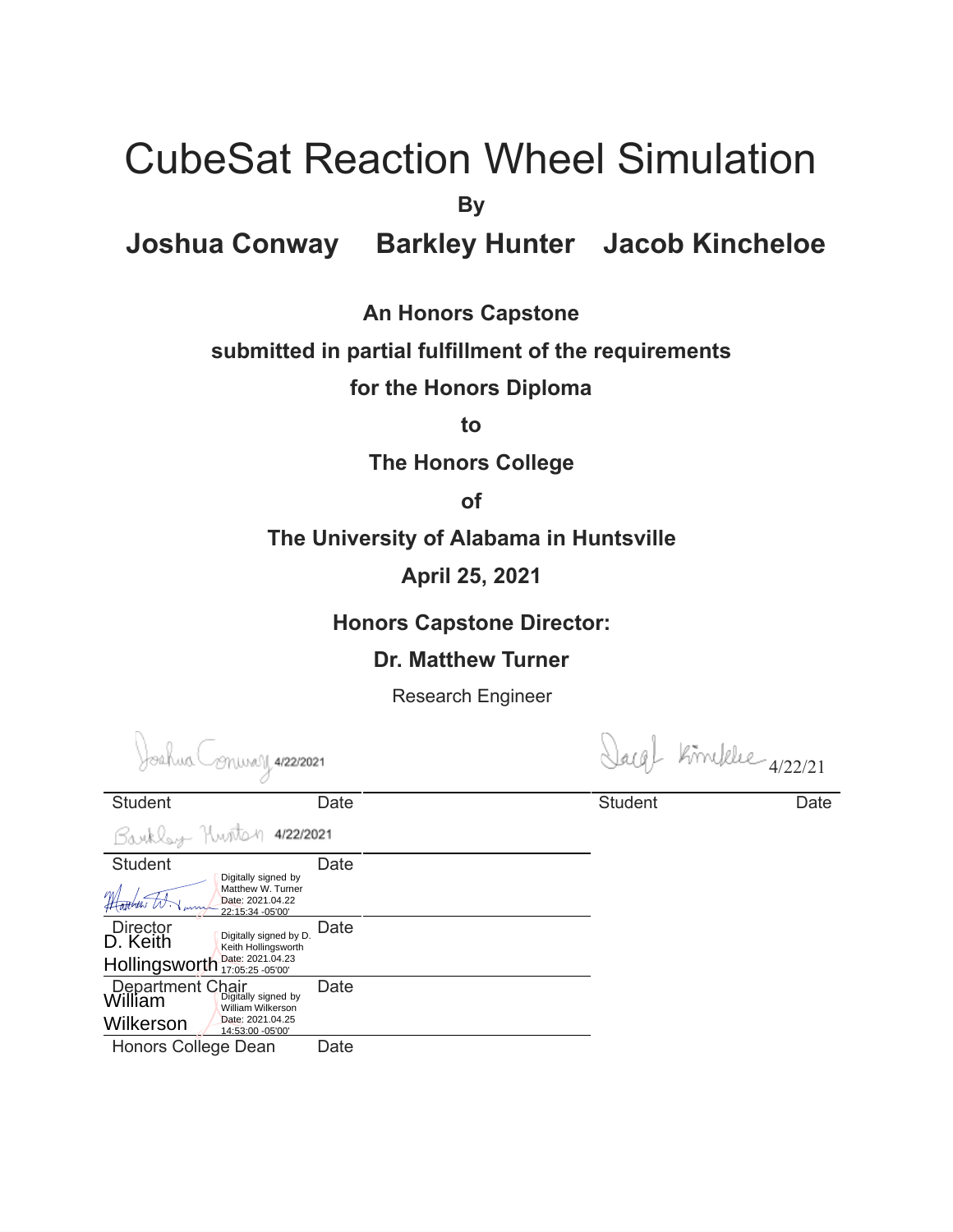

Honors College Frank Franz Hall +1 (256) 824-6450 (voice)  $+1$  (256) 824-7339 (fax) honors@uah.edu

#### **Honors Thesis Copyright Permission**

#### **This form must be signed by the student and submitted as a bound part of the thesis.**

In presenting this thesis in partial fulfillment of the requirements for Honors Diploma or Certificate from The University of Alabama in Huntsville, I agree that the Library of this University shall make it freely available for inspection. I further agree that permission for extensive copying for scholarly purposes may be granted by my advisor or, in his/her absence, by the Chair of the Department, Director of the Program, or the Dean of the Honors College. It is also understood that due recognition shall be given to me and to The University of Alabama in Huntsville in any scholarly use which may be made of any material in this thesis.

Student Name (printed) Student Name (printed)

Student Signature Student Signature

Barkley Hunter ...

Student Name (printed)

Barkley Hunton

Student Signature

\_\_\_ 4/22/2021 \_\_\_

Date

Joshua Conway ... . . . . . . . . Jacob Kincheloe

Kimelelee

4/22/2021 4/22/2021 .

Date **Date Date Date Date**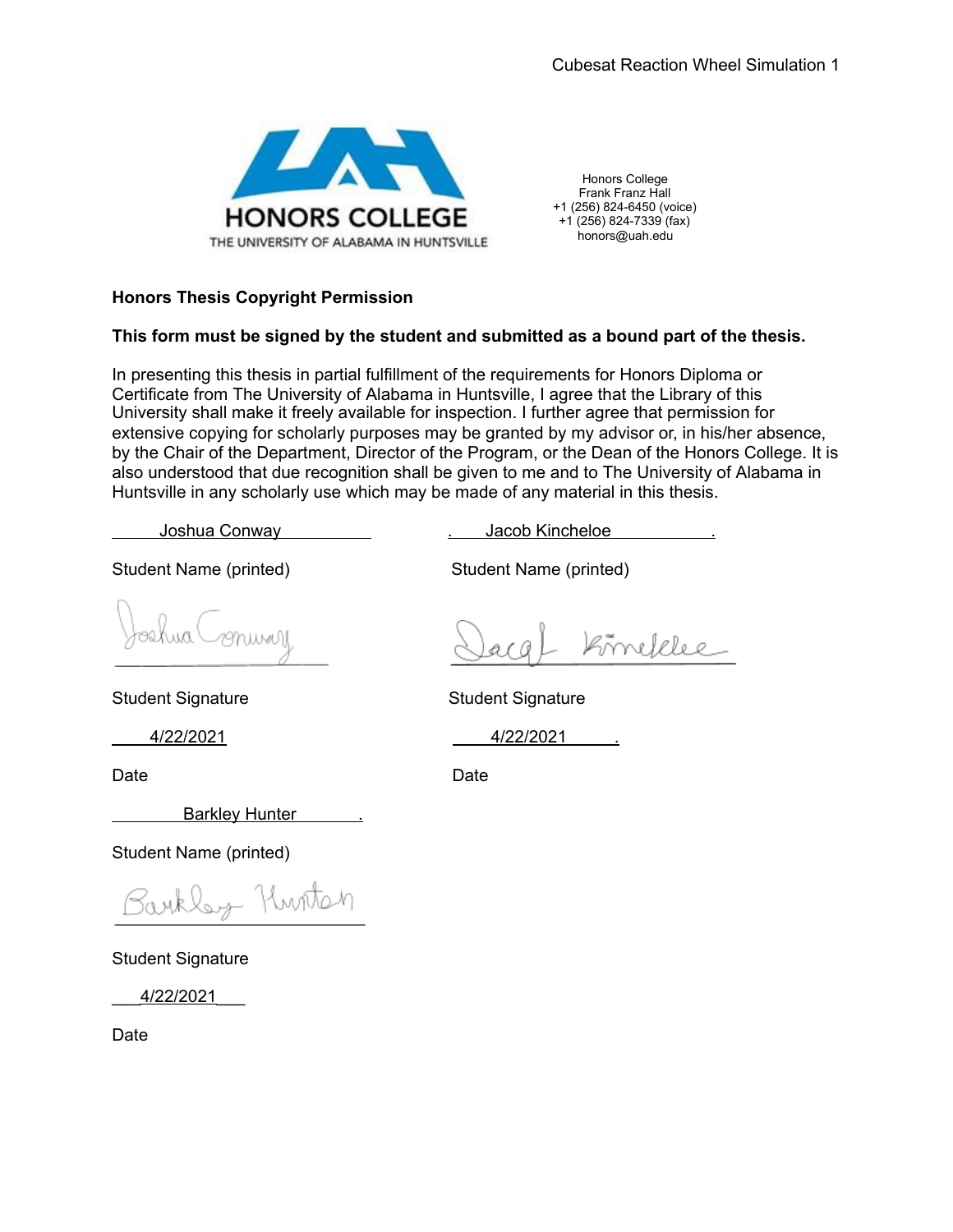## **Table of Contents**

<span id="page-3-0"></span>

| <b>Table of Contents</b>    | $\overline{2}$          |
|-----------------------------|-------------------------|
| Abstract                    | $\mathbf{3}$            |
| Introduction                | $\overline{\mathbf{4}}$ |
| <b>Developing The Model</b> | 6                       |
| Model Mathematics           | 6                       |
| Model Code                  | $\,8\,$                 |
| <b>Model Results</b>        | 9                       |
| <b>Example Output</b>       | 12                      |
| <b>Next Steps</b>           | 13                      |
| Conclusion                  | 15                      |
| <b>References</b>           | 16                      |
| <b>Appendix</b>             | 18                      |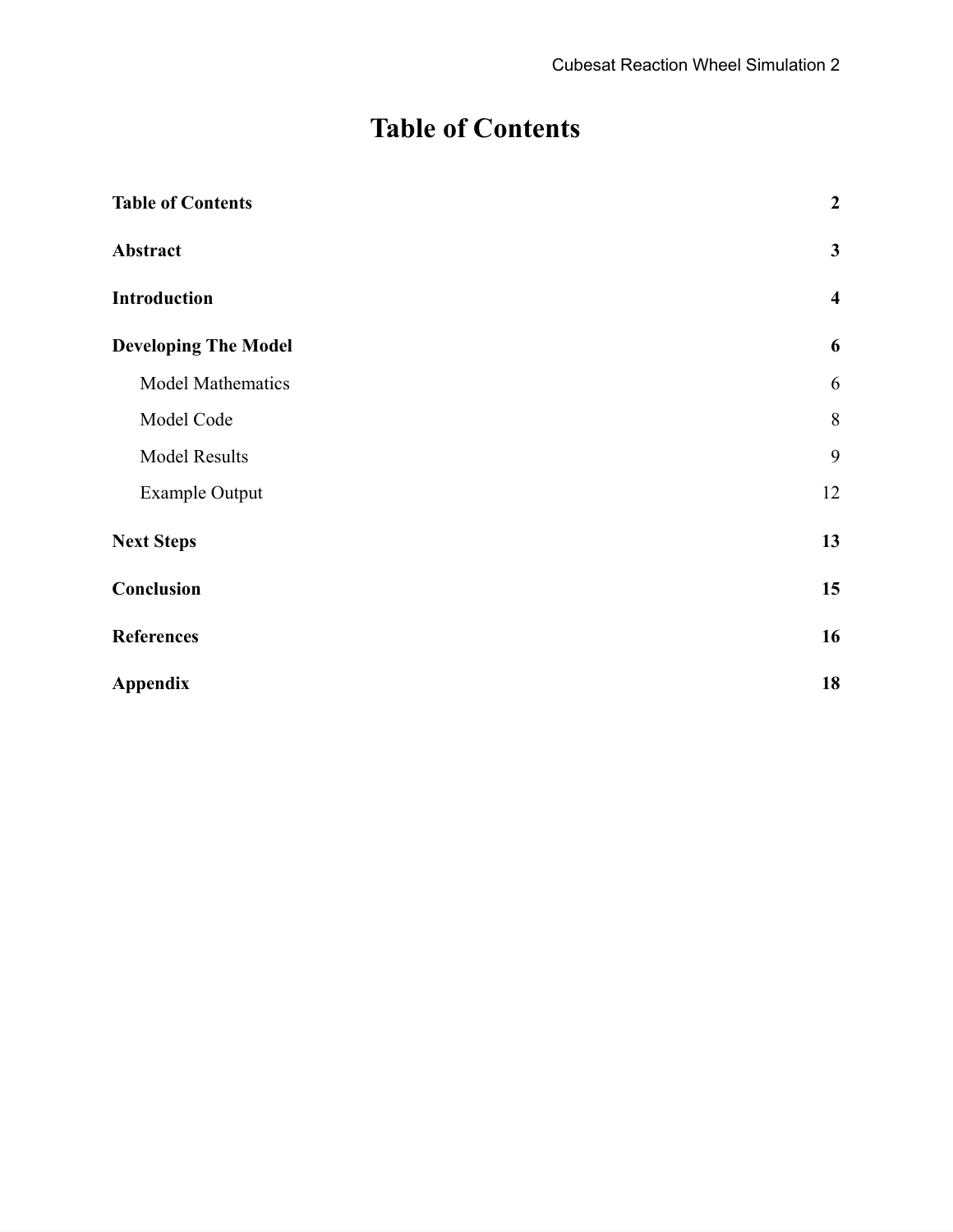### **Abstract**

<span id="page-4-0"></span>The goal of this project was to develop an Attitude Determination and Control System (ADACS) software model that could simulate how a CubeSat system would behave and operate while preparing for a MEMS Digital Thruster (MDT) test, which was the science objective and primary focus of this group's senior design project. This model was developed by analyzing the characteristics, properties, and operational limitations of several existing reaction wheel systems. These characteristics were then used to develop a computer program that would calculate the approximate spin-down time for the reaction wheel system. In the end, this model gives a basic first order calculation of an ADACS system's operating speed which will help CubeSat designers make decisions about what system would be most suitable for their mission. A second round of research was then carried out with the goal of determining how the program could continue developing in the future in order to increase its usefulness and performance.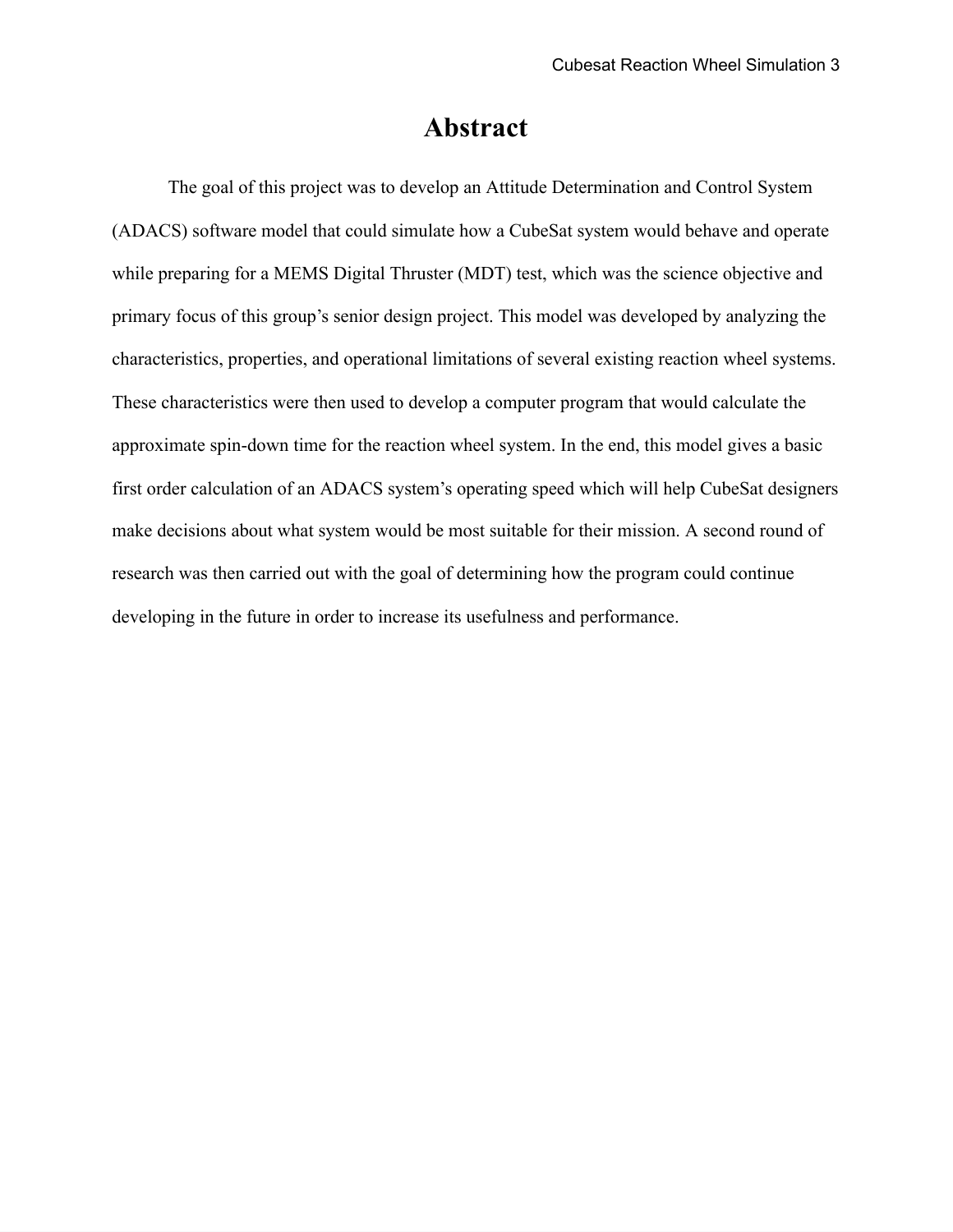### **Introduction**

Before discussing the development of the software model and the equations and calculations used therein, it is important to establish what exactly the ADACS does and why its functions are so important to a mission system as a whole. The term ADACS refers to a spacecraft's Attitude Determination and Control System and, as the name suggests, this subsystem determines the position and orientation of the spacecraft and then implements the use of control systems in order to reposition and reorient the spacecraft as necessary. Regardless of what manner of mission you are designing, the positioning of the mission's spacecraft is undoubtedly going to be one of if not the most important factor since orbital crafts experience many factors that impart torques and generate motion in the system, such as gravity gradients, aerodynamic drag, magnetic torques, solar radiation, mass expulsion, and even internal disturbances from on-board equipment that may negatively affect the spacecraft or the mission. The ability to control the spacecraft orientation is also crucial for accomplishing science objectives since most scientific instruments used in objective analysis can only operate at their intended capacity if they are oriented towards the object that they intend to measure or analyze. To perform these functions the ADACS can utilize various types of equipment. For attitude determination there are a wide variety of sensor types including GPS, star trackers, limb sensors, rate gyros, and inertial measurement units. The sensor type being employed depends on the type of orbit being used and the nature of the mission, though star trackers are a very common selection. For attitude control spacecraft have the option of using any combination of reaction wheels, control moment gyros, magnetic torque rods, and thrusters. However, for small satellites like the CubeSats in this analysis, reaction wheel systems are the most commonly used with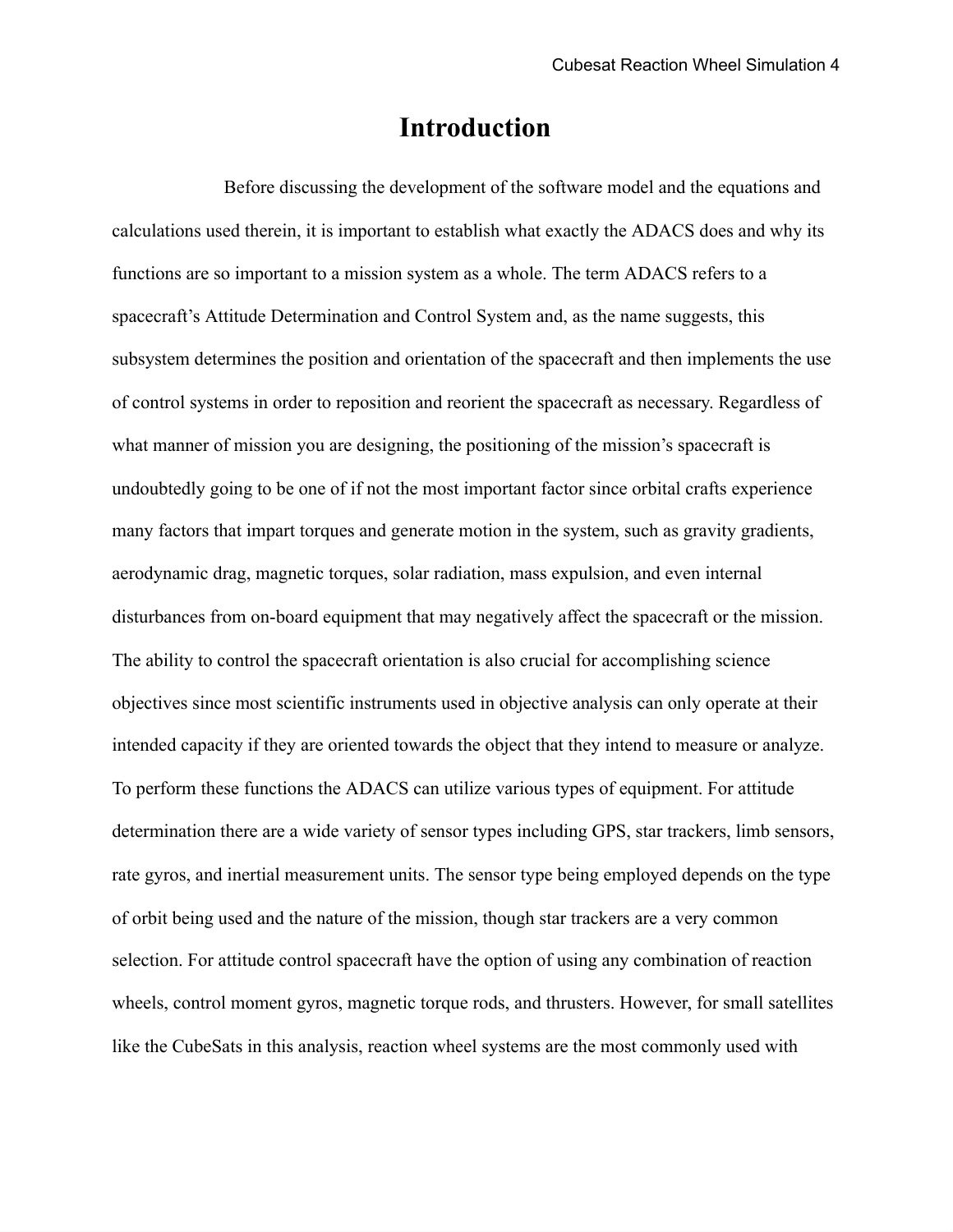magnetic torque rods sometimes being used in tandem with reaction wheel systems for desaturation purposes.

For the purposes of this project, a general model for analyzing the performance of reaction wheel subsystems was developed since they are the most common attitude control component utilized in CubeSat systems. The model was developed with the intention of providing a first order analysis of reaction wheel systems' performance, primarily their spin-down time, for the purpose of system selection in mission design. In addition to this model, research has been performed and discussion provided for ways that the model can be improved upon in order to eventually account for more complex mechanics that affect the spacecraft as a whole rather than just the reaction wheel subsystem. In order to accomplish these goals in an efficient and timely manner, the three team members divided project tasks into three major project roles. Role one was to gather data on current state-of-the-art CubeSat ADACS systems in order to determine the characteristics and properties for simulation and the limits to their operation. Role two was to research methods for ADACS simulation including the numerical methods used, the limitations of the simulations, the coordinate systems used, and the methods for dynamics simulation. Role three was to take the data gathered on existing systems and simulations and develop a model for analyzing reaction wheel performance.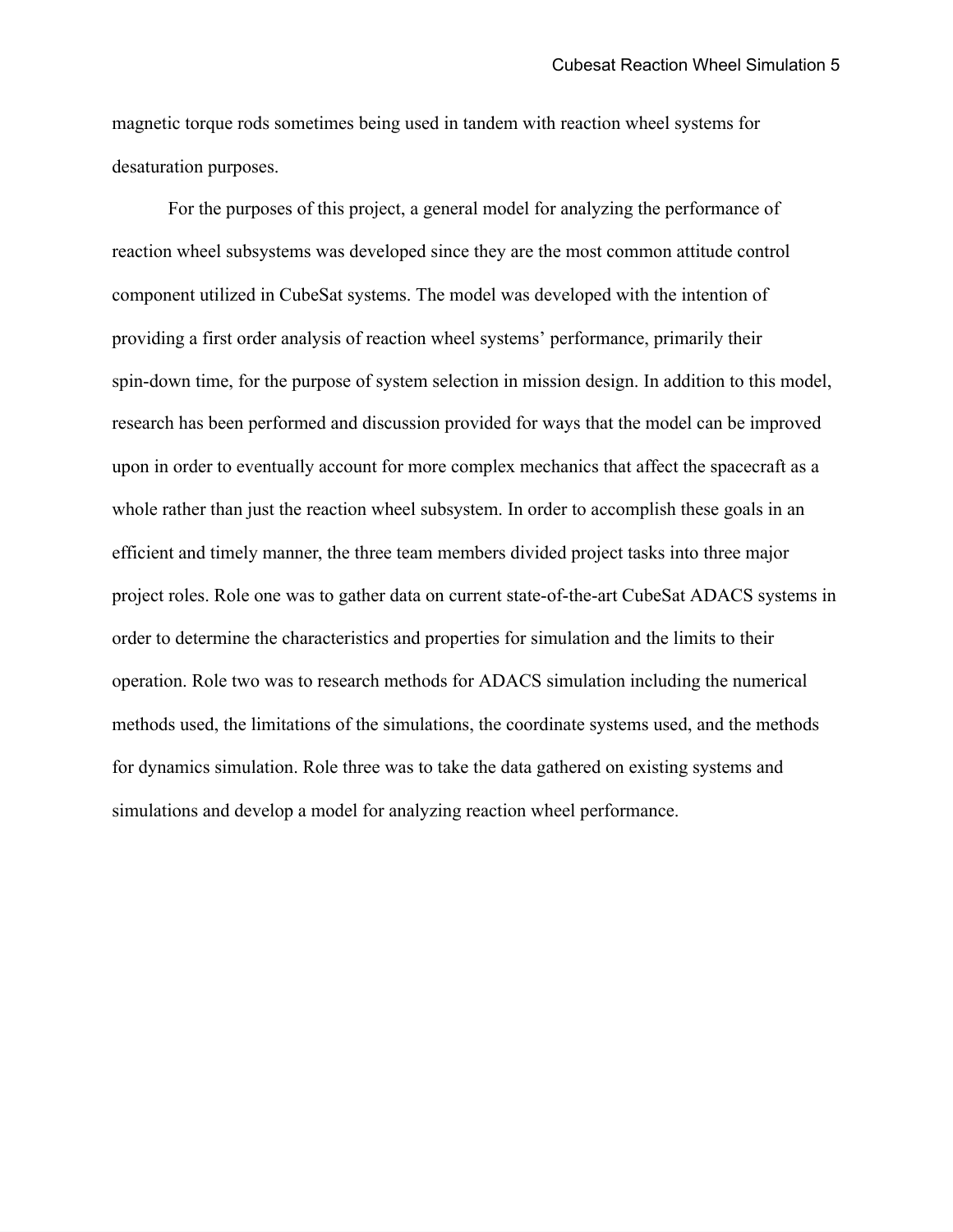### **Developing The Model**

<span id="page-7-0"></span>In order to practically apply the team's research into ADACS, a MATLAB program was developed to produce a first order approximation of the spin-down time of any disc-shaped reaction wheel system using inputs easily obtained from most CubeSat reaction wheel datasheets. The spin-down time of a reaction wheel is the length of time required for the wheel to slow to a stop, thus releasing its stored momentum and returning it into the body of the spacecraft. Such a maneuver would be necessary in situations where the ADACS needs to be shut down in order to conserve power or allow the spacecraft to freely reorient itself without interference. The latter scenario was central to the team's senior design project, the MEMS Digital Thruster Technology Demonstration Mission (MDT TDM) CubeSat, as the 3U satellite's ADACS system needed to be spun down and deactivated prior to each MDT test in order to allow the experimental thrusters to impart a measurable moment to the spacecraft.

### <span id="page-7-1"></span>**Model Mathematics**

The mathematics of the first order spin-down time model are fairly straightforward. The ability of a reaction wheel to convert the angular velocity of a vehicle into angular velocity "stored" within the wheel itself is commonly expressed in terms of an angular momentum capacity. Angular momentum,  $L$ , and angular velocity,  $\omega$ , are linearly related to one another by the moment of inertia *I* of the object to which the momentum and velocity belong, as seen in Equation 1 below (9).

$$
L = I \cdot \omega \tag{Eq. 1}
$$

The moment of inertia of an object, or its resistance to changes in angular velocity, is calculated differently depending on the physical shape of the object. Satellite attitude control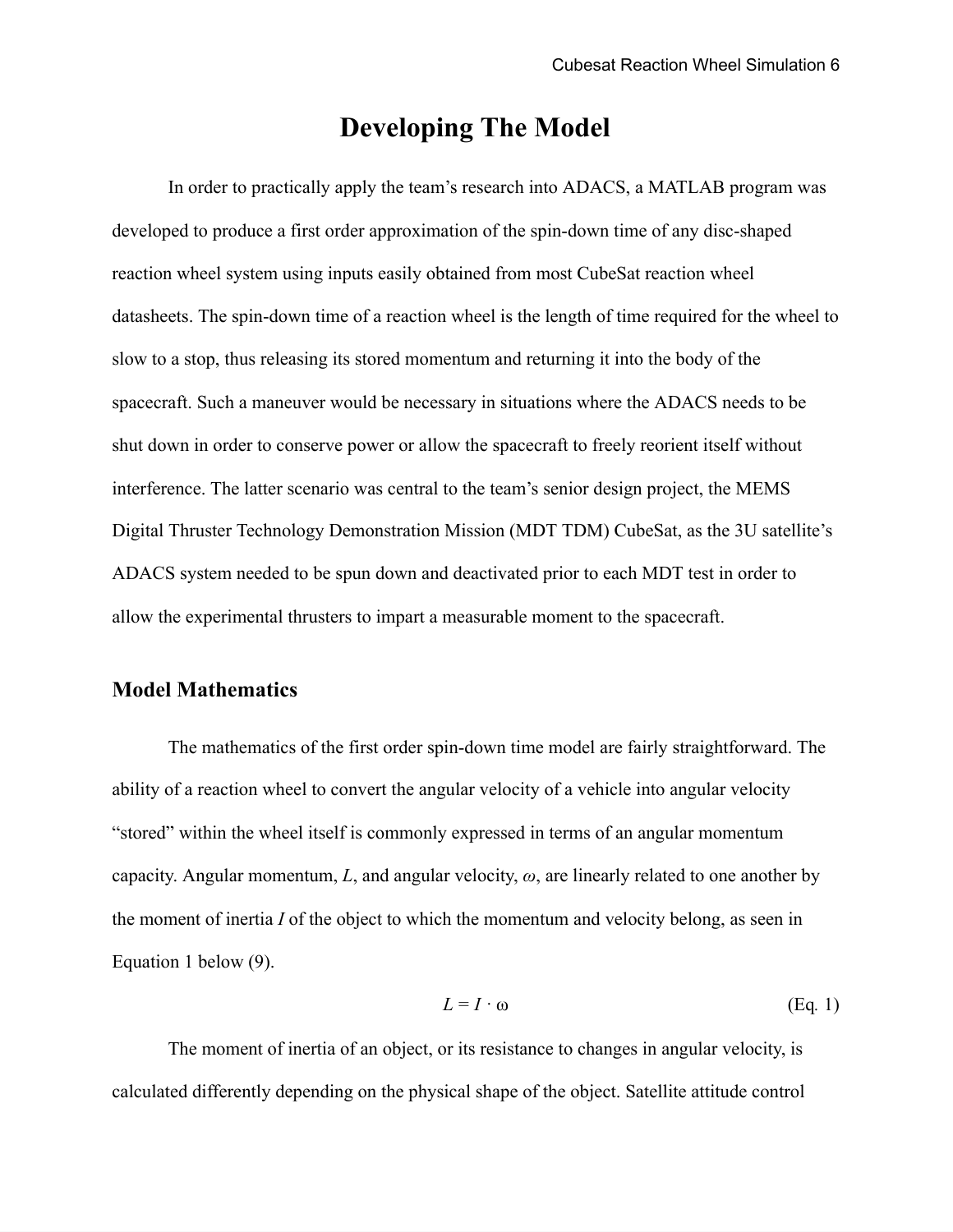systems can exist in multiple shapes, most notably circular disks that rotate around their center in one axis and spheres that rotate around their center in three axes. This tool assumes any reaction wheel it considers to be a flat disc rotating in a single perpendicular axis about its center, which means that the moment of inertia of any wheel can be found from the wheel's mass *m* and radius *r* according to Equation 2 (10,11).

$$
I = \frac{1}{2} \cdot m \cdot r^2 \tag{Eq. 2}
$$

With the ability to find the angular velocity of a disc-shaped reaction wheel from its physical dimensions and the amount of angular momentum stored by the wheel, the only additional characteristic needed to estimate the wheel's spin-down time is the rate at which the wheel decelerates. The acceleration and deceleration of real-world reaction wheels are non-linear due to the effects of multiple types of friction that vary with different aspects of the reaction wheel's movement. However, thoroughly modelling these frictional forces and their interactions requires a much more complex physical simulation of the entire reaction wheel system. For this reason, the first order program assumes that the deceleration of the reaction wheel is constant at the value produced by the initial torque produced at the start of deceleration, since this torque value is commonly available on reaction wheel datasheets. Fortunately, just as angular momentum can be converted to angular velocity using moment of inertia, the quantity of rotational force known as torque *T* can be converted to angular acceleration *α* using a linear relationship with moment of inertia as well, as Equation 3 shows (12).

$$
T = I \cdot \alpha \tag{Eq. 3}
$$

Once the angular velocity and deceleration have been determined, the spin-down time to slow the reaction wheel to a stop can be easily determined using Equation 4 below.

$$
t = \omega/\alpha \tag{Eq. 4}
$$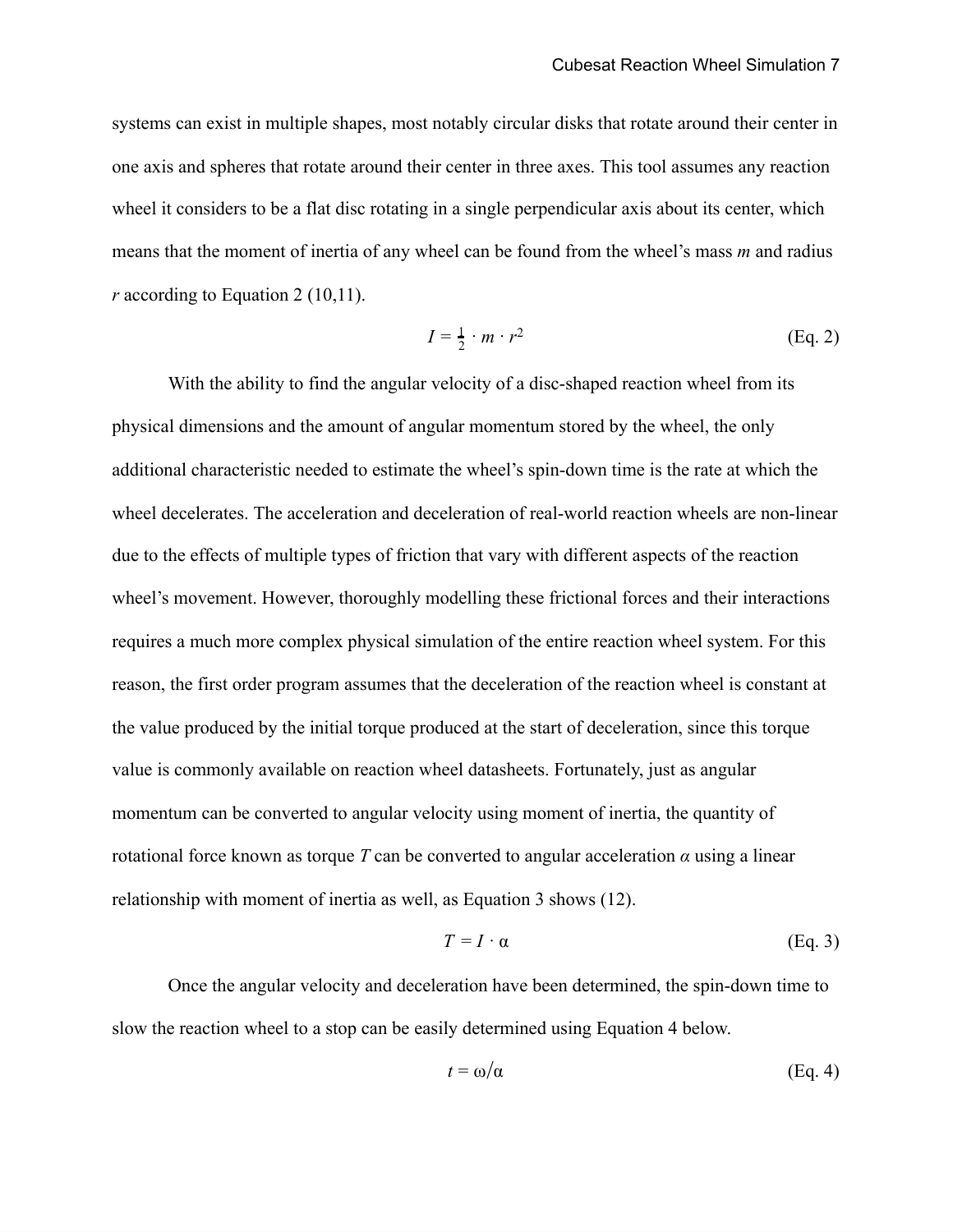#### <span id="page-9-0"></span>**Model Code**

This first order spin-down time model was programmed in MATLAB R2020a. The first section of the code, seen in Figure 1 below, prompts the user for the four inputs needed to compute all necessary values.

```
% Inputs from User (Common Values from Reaction Wheel Datasheets)
T = input ('Max Torque Exerted by Reaction Wheel (mN*m): \n \n \begin{bmatrix} n' & n' \end{bmatrix}r = input('Radius of Reaction wheel (mm): \n'');
m = input('Mass of Reaction Wheeler (g): \n<br>\n));
```
#### **Figure 1: Input Prompts**

The units requested for each input value were chosen because they are the most common

units seen on the datasheets of CubeSat-scale reaction wheels. All necessary unit conversions are then handled automatically within the next block of code, the actual first order reaction wheel simulation math. Figure 2 shows these calculations, which use the equations and symbols discussed previously.

```
% Calculate Estimated Spin-Down Time from Inputs
% Constant torque/deceleration is assumed (ideal)
I = 0.5*(m/1000)*(r/1000)^2; % reaction wheel moment of inertia (kg/m<sup>2</sup>2)
alpha = (T/1000)/I; % reaction wheel angular acceleration (deceleration) (rad/s^2)
omega = (L/1000)/I; % reaction wheel initial angular velocity (rad/s)
t = \text{omega/alpha}, \ reaction wheel spindown time (s)
```
#### **Figure 2: Performance Calculations**

Once all calculations are complete, the program outputs its results in two ways. First, it generates a list in the MATLAB Command Window showing the calculated moment of inertia of the reaction wheel as well as its initial angular velocity, rate of angular deceleration, and estimated spindown time. Second, it also generates a plot showing the linear decrease in angular velocity over time as the wheel slows to a stop. Figure 3 shows this portion of the code.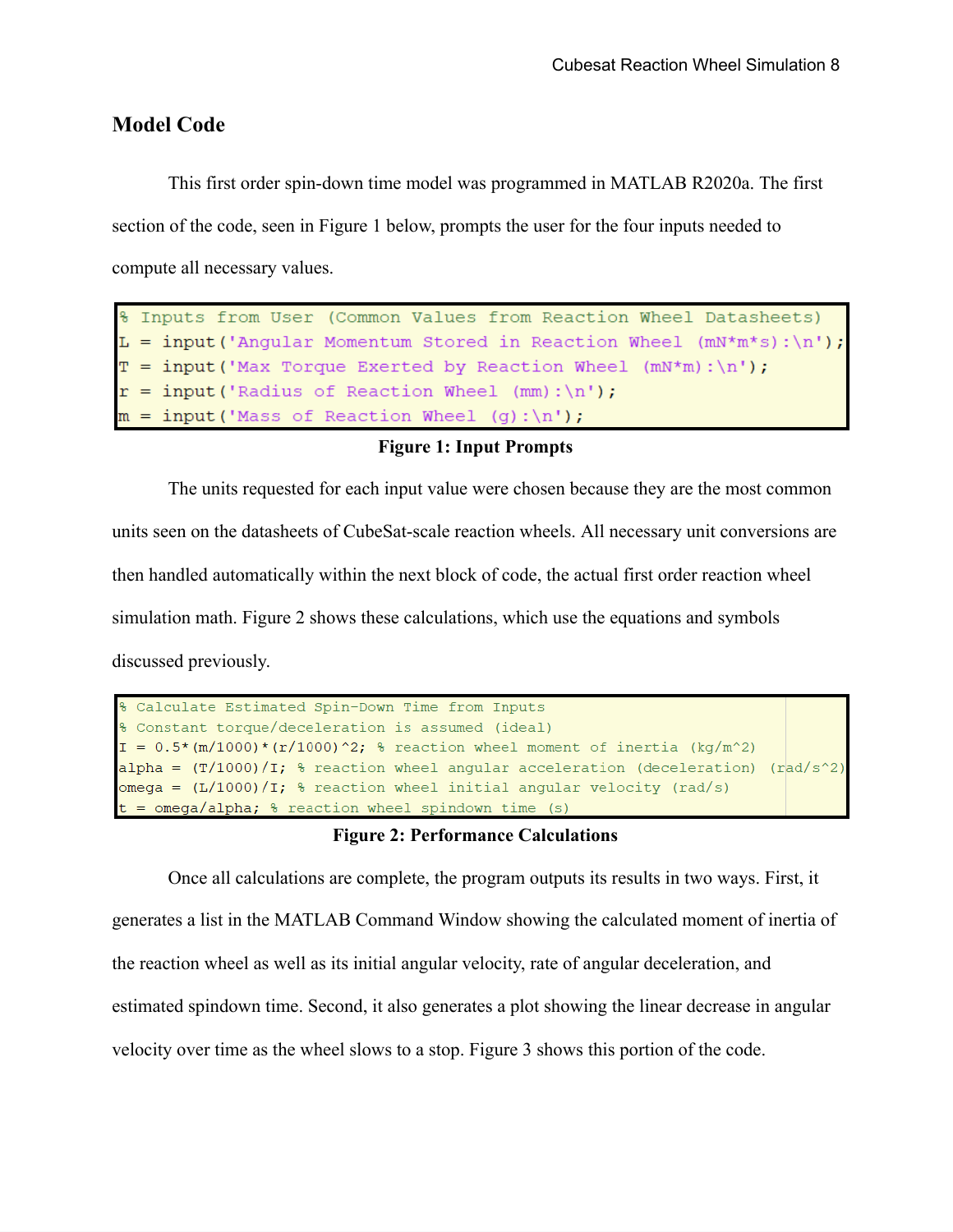```
% Display Results & Plot Angular Velocity vs. Time
fprint(f') ======== Reaction Wheel Characteristics ========\n\cdot n')
fprintf('Moment of Inertia:\t\t%.5f kq*m^2\n',I)
fprintf ('Angular Acceleration:\t-%.2f rad/s^2\n',alpha)
fprintf('Init Angular Velocity:\t%.2f rad/s\n',omega)
fprintf('Spin-Down Time:\t\t\t%.2f sec\n',t)
tvector = linspace(0,t); \frac{1}{2} time vector for plotting
ovector = omega-alpha*tvector; % angular velocity vector for plotting
figure
plot (tvector, ovector)
title('Reaction Wheel Spin-Down Profile')
xlabel('Time (sec)'), ylabel('Angular Velocity (rad/s)')
```
**Figure 3: Results Listing and Plot Generation** 

#### <span id="page-10-0"></span>**Model Results**

The first order spin-down time program was applied to around thirty off-the-shelf reaction wheels to observe its results. The overwhelming majority of the products tested were CubeSat reaction wheels, though a few larger reaction wheels were also tested. The average spin-down time among all of the tested products was 18 seconds with a standard deviation for the population of 16.5 seconds. No strong correlations were observed between reaction wheel radius, mass, momentum capacity, or torque capability and the spindown time predicted by the program. Table 1 summarizes the key characteristics of each reaction wheel tested and each spin-down time predicted by the program. Unfortunately, spin-down time is not a routinely provided value for off-the-shelf CubeSats, and therefore the exact accuracy level of the program has not yet been confirmed.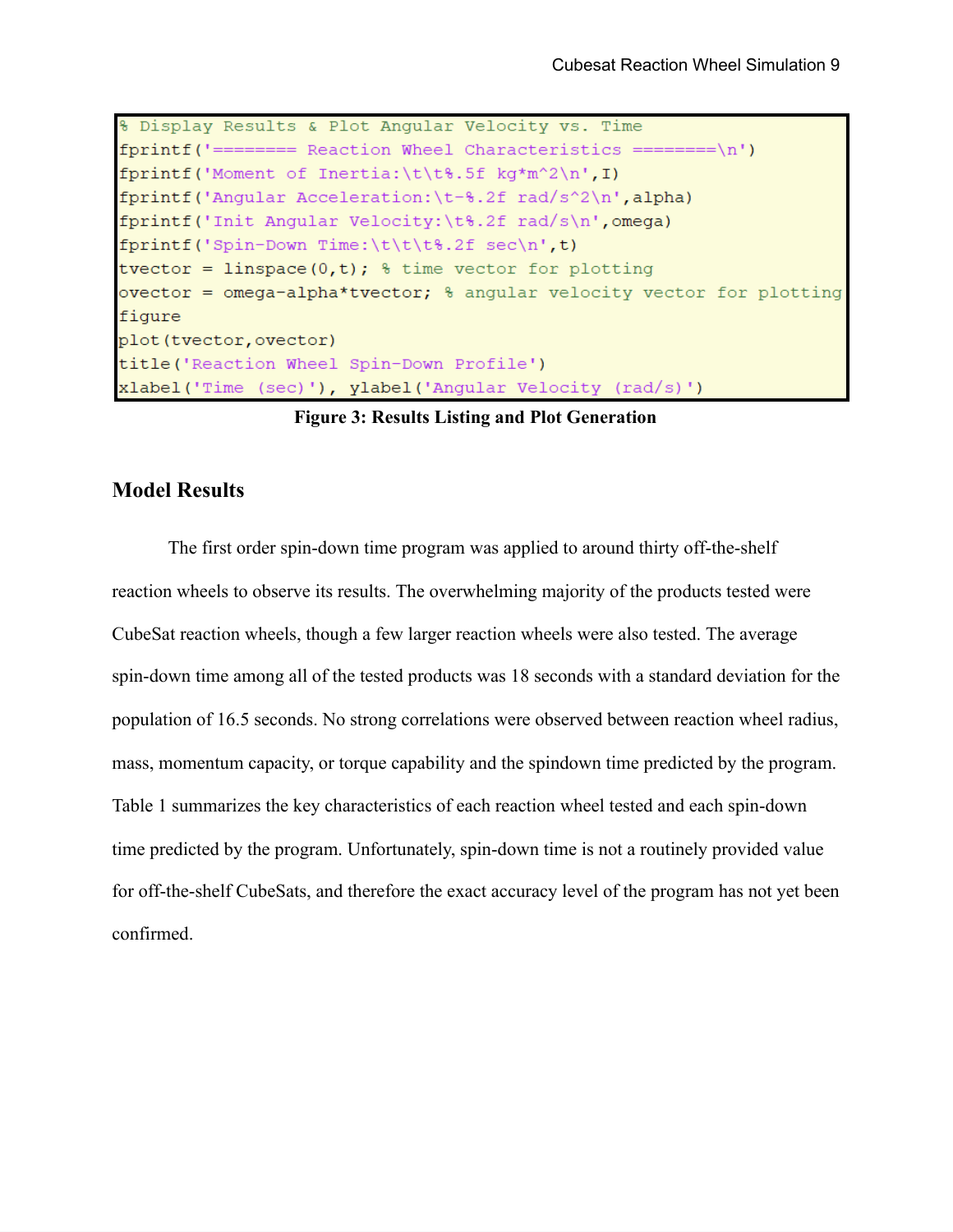| <b>Product</b>                               | <b>Max Momentum</b><br>$(mN*m*s)$ | <b>Max Torque</b><br>$(mN*m)$ | <b>Radius</b><br>(mm) | <b>Mass</b><br>(g) | Spindown<br>Time (sec) |
|----------------------------------------------|-----------------------------------|-------------------------------|-----------------------|--------------------|------------------------|
| CubeSpace<br>CubeWheel Small+                | 3.6                               | 2.3                           | 33.4                  | 90                 | 1.57                   |
| Sinclair Rad-Hard<br>Wheel Light             | 200                               | 100                           | 110                   | 600                | $\overline{2}$         |
| <b>Blue Canyon</b><br><b>RWP015</b>          | 15                                | $\overline{4}$                | 42                    | 130                | 3.75                   |
| Sinclair Rad-Hard<br>Wheel Heavy             | 400                               | 100                           | 110                   | 770                | $\overline{4}$         |
| Hyperion RW400                               | 50                                | 12                            | 50                    | 375                | 4.17                   |
| Sinclair 3mNms<br>Picosat Wheel              | 5                                 | $\mathbf{1}$                  | 33.5                  | 50                 | 5                      |
| NewSpace<br>NRWA-T005                        | 50                                | 10                            | 65                    | 500                | 5                      |
| <b>NanoAvionics</b><br><b>Reaction Wheel</b> | 20                                | 3.2                           | 43.5                  | 137                | 6.25                   |
| <b>Blue Canyon</b><br><b>RWP050</b>          | 50                                | $\overline{7}$                | 58                    | 240                | 7.14                   |
| CubeSpace<br>CubeWheel Small                 | 1.77                              | 0.23                          | 28                    | 60                 | 7.7                    |
| Sinclair 60mNms<br>Microsat Wheel            | 180                               | 20                            | 65                    | 226                | 9                      |
| Sinclair 1Nms GEO<br>Wheel                   | 1000                              | 100                           | 146                   | 1380               | 10                     |
| Comat RW20                                   | 20                                | $\overline{2}$                | 35                    | 150                | 10                     |
| Comat RW60                                   | 80                                | 8                             | 72                    | 300                | 10                     |
| CubeSpace<br>CubeWheel<br>Medium             | 10.82                             | $\mathbf{1}$                  | 46                    | 150                | 10.82                  |

**Table 1: Sample Reaction Wheels and Predicted Spin-Down Times (Fastest to Slowest)**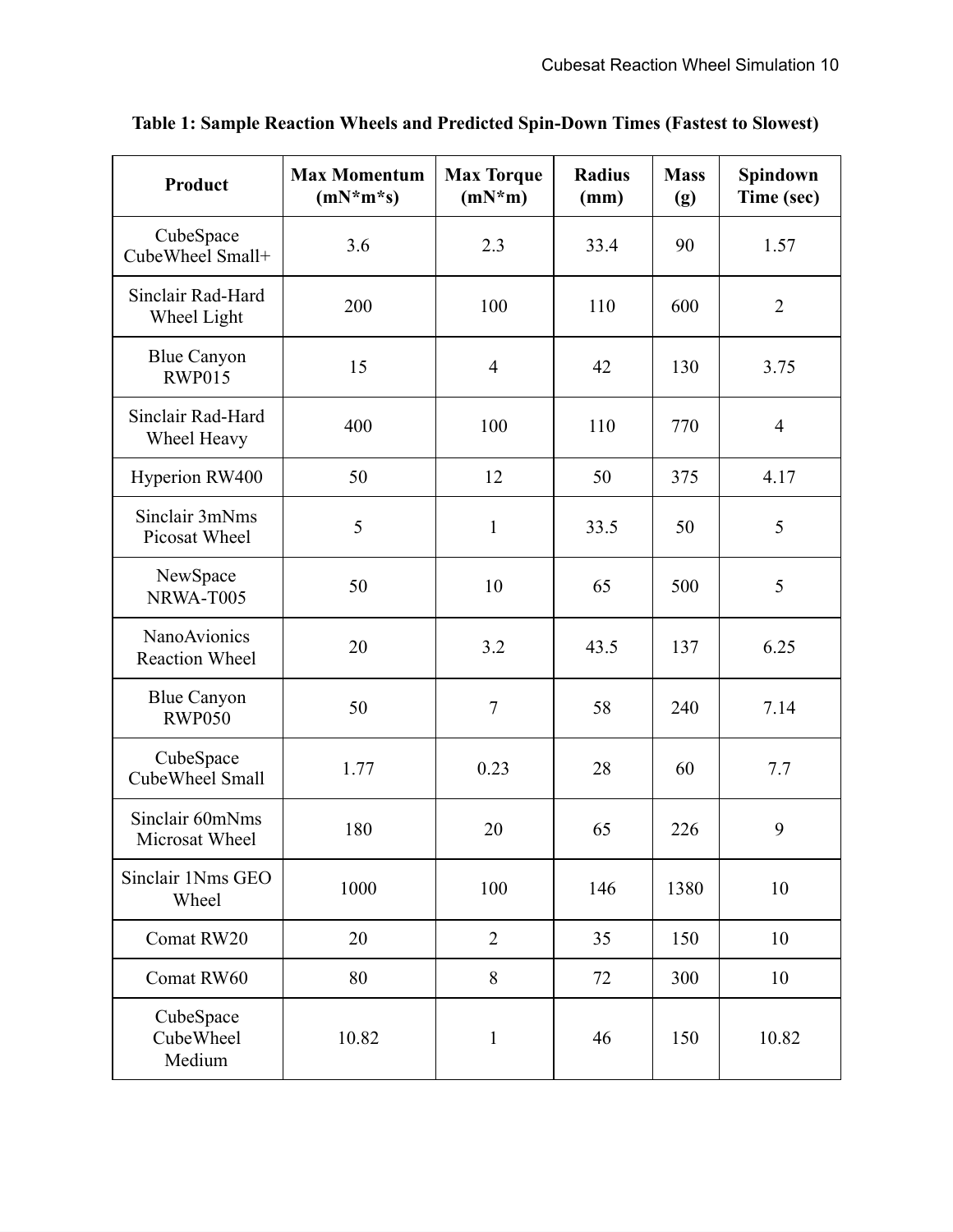| CubeSpace<br>CubeWheel Large        | 30.61 | 2.3            | 57  | 225  | 13.31 |
|-------------------------------------|-------|----------------|-----|------|-------|
| <b>Blue Canyon</b><br><b>RWP100</b> | 100   | $\tau$         | 70  | 330  | 14.29 |
| <b>Blue Canyon RW1</b>              | 1000  | 70             | 110 | 950  | 14.29 |
| Comat RW40                          | 60    | $\overline{4}$ | 65  | 260  | 15    |
| Blue Canyon RW4                     | 4000  | 250            | 170 | 3200 | 16    |
| Sinclair 10mNms<br>Picosat Wheel    | 18    | $\mathbf{1}$   | 50  | 120  | 18    |
| Sinclair 1Nms<br>Microsat Wheel     | 1000  | 50             | 140 | 970  | 20    |
| <b>Blue Canyon</b><br><b>RWP500</b> | 500   | 25             | 110 | 750  | 20    |
| <b>ASTROFEIN</b><br><b>RW35</b>     | 100   | 5              | 95  | 500  | 20    |
| NewSpace<br>NRWA-T2                 | 2000  | 90             | 150 | 2200 | 22.22 |
| <b>ASTROFEIN</b><br><b>RW90</b>     | 340   | 15             | 101 | 900  | 22.67 |
| <b>ASTROFEIN RW1</b>                | 0.58  | 0.023          | 21  | 20   | 25.22 |
| <b>Blue Canyon RW8</b>              | 8000  | 250            | 190 | 4400 | 32    |
| NewSpace<br>NRWA-T065               | 650   | 20             | 102 | 1550 | 32.5  |
| <b>ASTROFEIN</b><br><b>RW150</b>    | 1000  | 30             | 150 | 1500 | 33.33 |
| <b>ASTROFEIN</b><br><b>RW250</b>    | 4000  | 100            | 197 | 2700 | 40    |
| Hyperion RW210                      | 6     | 0.1            | 25  | 48   | 60    |
| Sinclair 30mNms<br>Microsat Wheel   | 40    | 0.5            | 50  | 185  | 80    |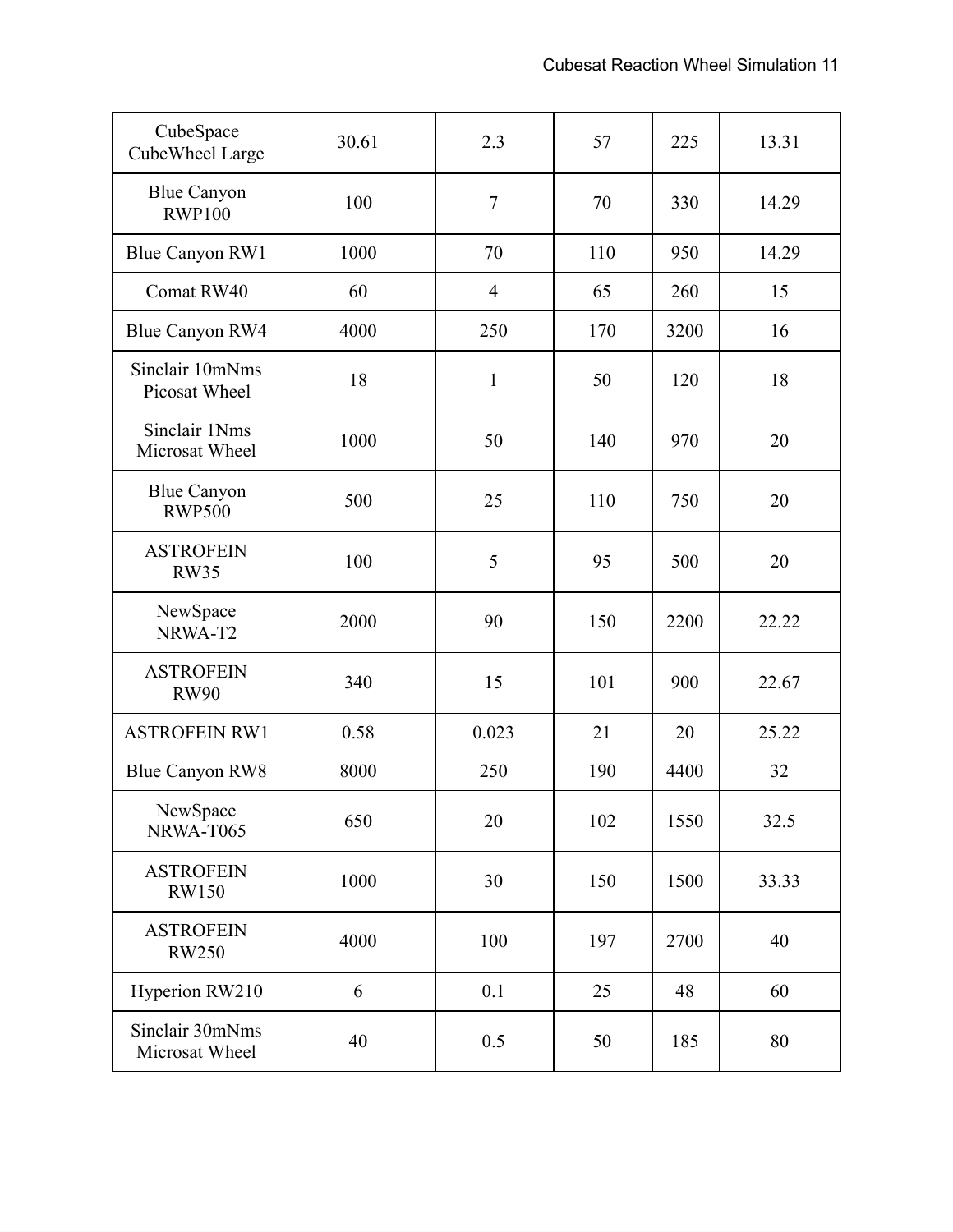### <span id="page-13-0"></span>**Example Output**

Figures 4 and 5 below depict the input interface and output products from a typical run of the first order spin-down time estimation program. This particular run used the specifications of the Blue Canyon RWP100 CubeSat reaction wheel.

```
Angular Momentum Stored in Reaction Wheel
                                             (mN^*m^*s):
100
Max Torque Exerted by Reaction Wheel (mN*m):
\overline{7}Radius of Reaction Wheel (mm):
70
Mass of Reaction Wheel (g):
330
   ===== Reaction Wheel Characteristics ======
\equivMoment of Inertia:
                         0.00081 kg*m^2
Angular Acceleration:
                         -8.66 rad/s^2Init Angular Velocity: 123.69 rad/s
Spin-Down Time:
                         14.29 sec
```
**Figure 4: Program Inputs and Outputs** 



**Figure 5: First Order Spin-Down Velocity Profile Plot**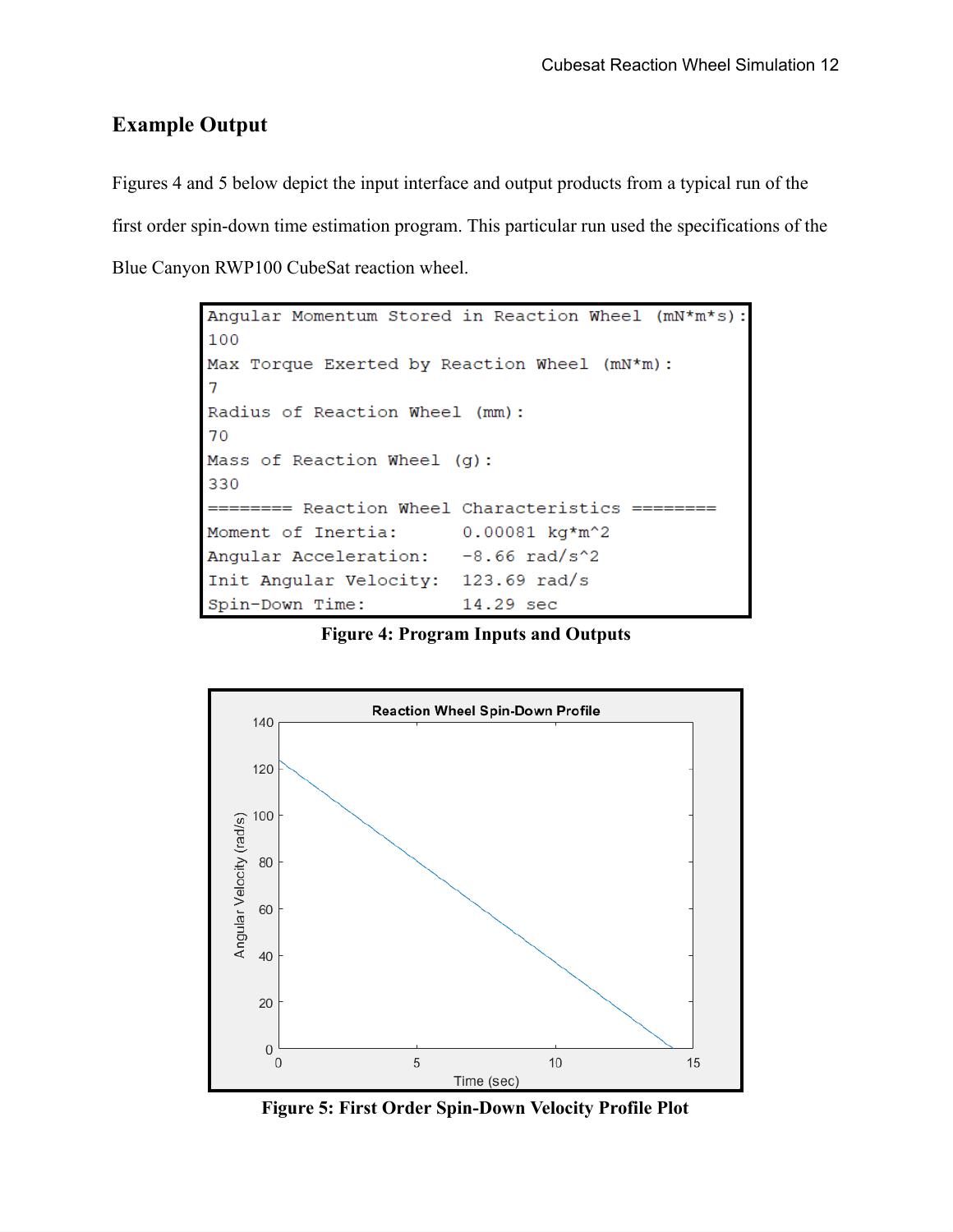### **Next Steps**

<span id="page-14-0"></span>One of the main limitations of the current ADACS model's approach is the limited accuracy of a first order simulation. First order dynamics produce a good estimation of reaction dynamics that are produced by a reaction wheel ADACS system, but can miss out on physical phenomena produced by higher order components of the system in order to prioritize model simplicity. The current code predicts a linear response that is roughly similar to reality without taking into account these effects, which leaves hardware testing as the most straightforward path forward to more accurate predictions.

 There are a handful of ways to iterate on the current code to produce a more versatile codebase. The use of tensor values for inertia and incorporation of operations done in multiple coordinate systems through vectors could also allow for more flexibility in the kinds of ADACS units being modeled. These changes would be beneficial due to the possibility of handling angular setups where components are not lined up in the way assumed by the current model, as well as the ability to analyze compound ADAC systems with multiple reaction wheels working in tandem instead of a single unit. This ability to introduce complex inputs to the model would naturally bring with it more verification and validation requirements in order to prove its usefulness in these new applications.

Transferring the model to Simulink, MATLAB's block-based simulation program, could be another viable path forward, similar to the work described in Corey Whitcomb Crowell's thesis on the subject (13). This would allow the addition of blocks for modelling other effects such as air bearings and extended Kalman filters to produce even higher prediction accuracy compared to real-world testing. These effects would make the spin-down time output of the code produce a more tailored result than with standard effects as modeled currently. The ability to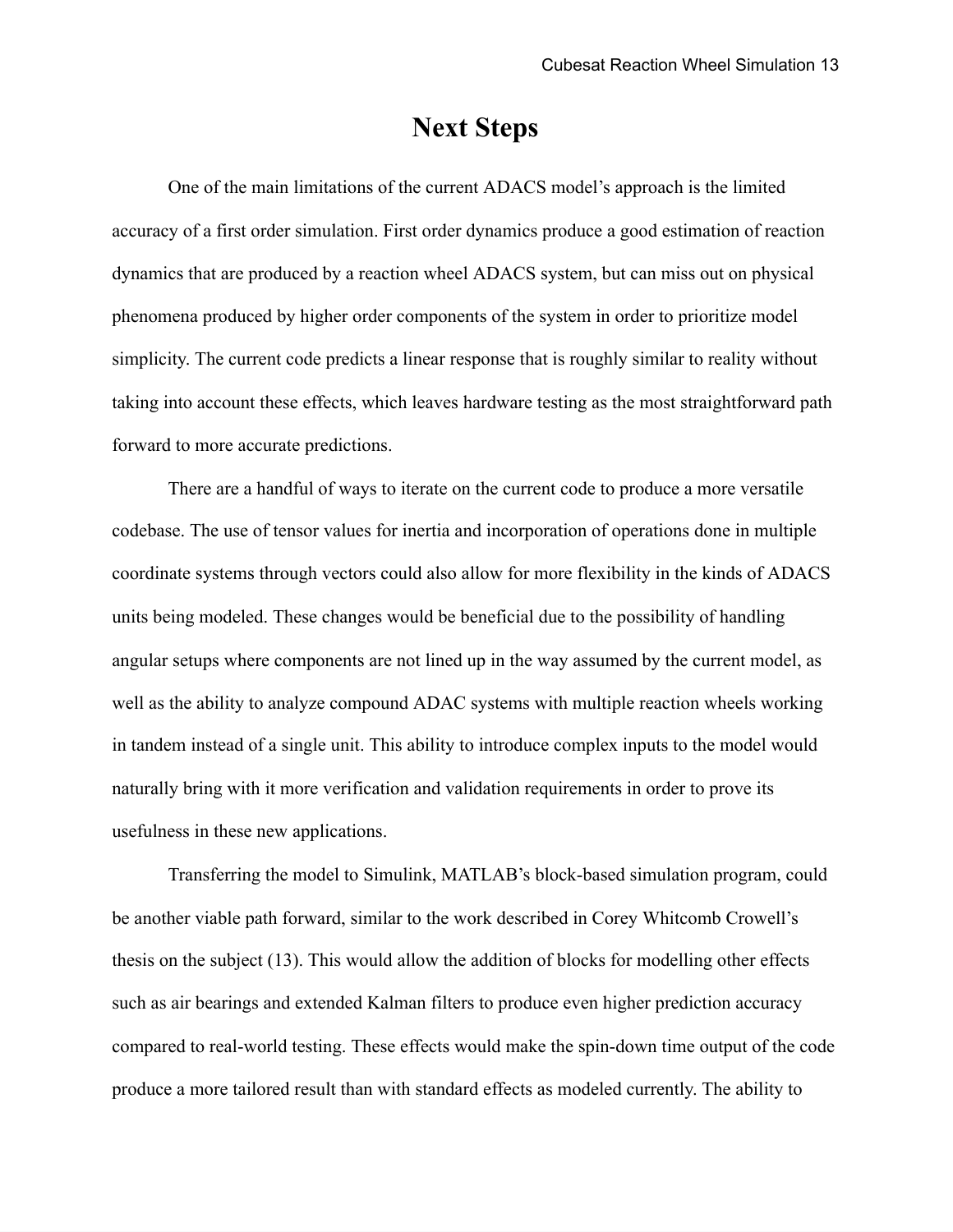further configure and specialize the model to each individual ADACS input is a key additional goal.

Once updated to more closely match actual physical behaviors, the simulation can be made to produce response plots for comparison with the measurable responses of physical testing of a given input ADACS system. Matching responses between the model and the physical testbed would provide supporting evidence that the physical response is understood and an expected response based on vehicle dynamics.

Consideration of rejecting the use of MATLAB in favor of lower level languages that can run more quickly is also an option for improvements. Other languages, such as Python, can be more easily made available to those without academic or commercial licenses to the proprietary MATLAB software.

However, this would require a large amount of investment into creating functions and data structures to accommodate features lost by leaving the MATLAB/Simulink ecosystem. Many of these features can be retained in a nearly syntax-equivalent language called Octave. Octave is open source and widely available across computing platforms.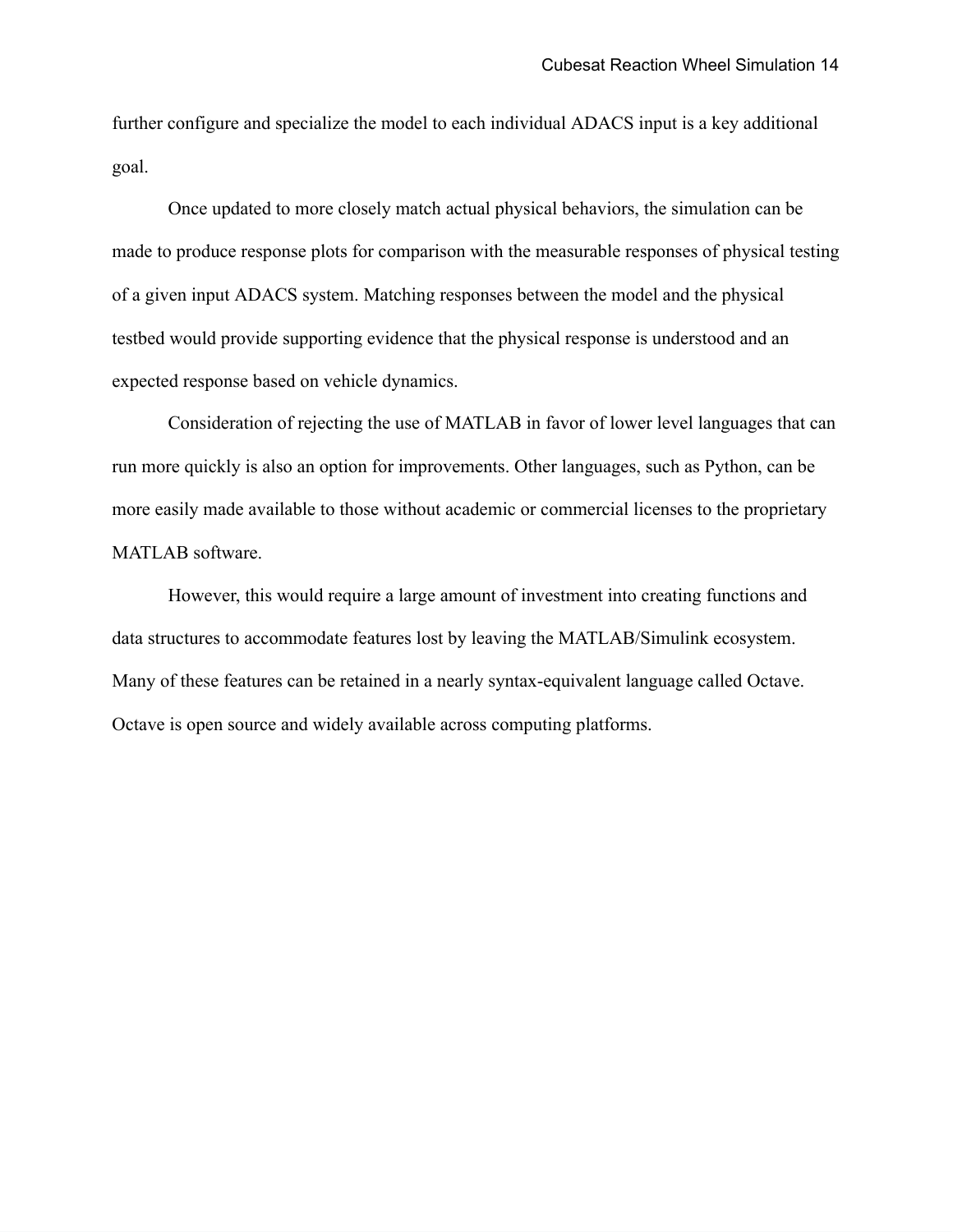### **Conclusion**

<span id="page-16-0"></span>The original intent of this project was to learn more about CubeSat Attitude Determination and Control Systems, or ADACS, of CubeSat-scale satellites, and to model their behavior as it related to the use of a CubeSat as a platform for the testing of experimental microthrusters known as MEMS Digital Thrusters (MDTs). With this in mind, research was performed and concluded that reaction wheels are the most common and widely available form of CubeSat ADACS, and that the spin-down time of an MDT-testing CubeSat would be essential to its success as a result of the need to measure an MDT firing's effect on the orientation and movement of the spacecraft. Since the spin-down time of a reaction wheel is not a value commonly provided by component manufacturers and vendors, a program was developed with the goal of estimating this key value using data that is readily available on the datasheets of CubeSat reaction wheel products. The resulting program utilizes a simplified linear model of reaction wheel torque in order to give the user a general idea of how quickly a given reaction wheel could decelerate itself to a complete stop.

While this initial tool is rooted in real reaction wheel physics, it is not able to address the full complexity of the spin-down process, which in reality is nonlinear and impacted by an array of different factors both within the reaction wheel itself and the CubeSat as a whole. With these limitations in mind, additional research was done into two possible paths for further development of the tool. The model could continue expanding to account for a greater range of physical factors and ported into Simulink to gain access to a higher degree of accuracy and the ability to simulate reaction wheel behavior in real time. Alternatively, the basic program could be further streamlined and ported to a more accessible programming language to maximize its usefulness as a rapid prototyping and planning tool more suited for the early stages of CubeSat design.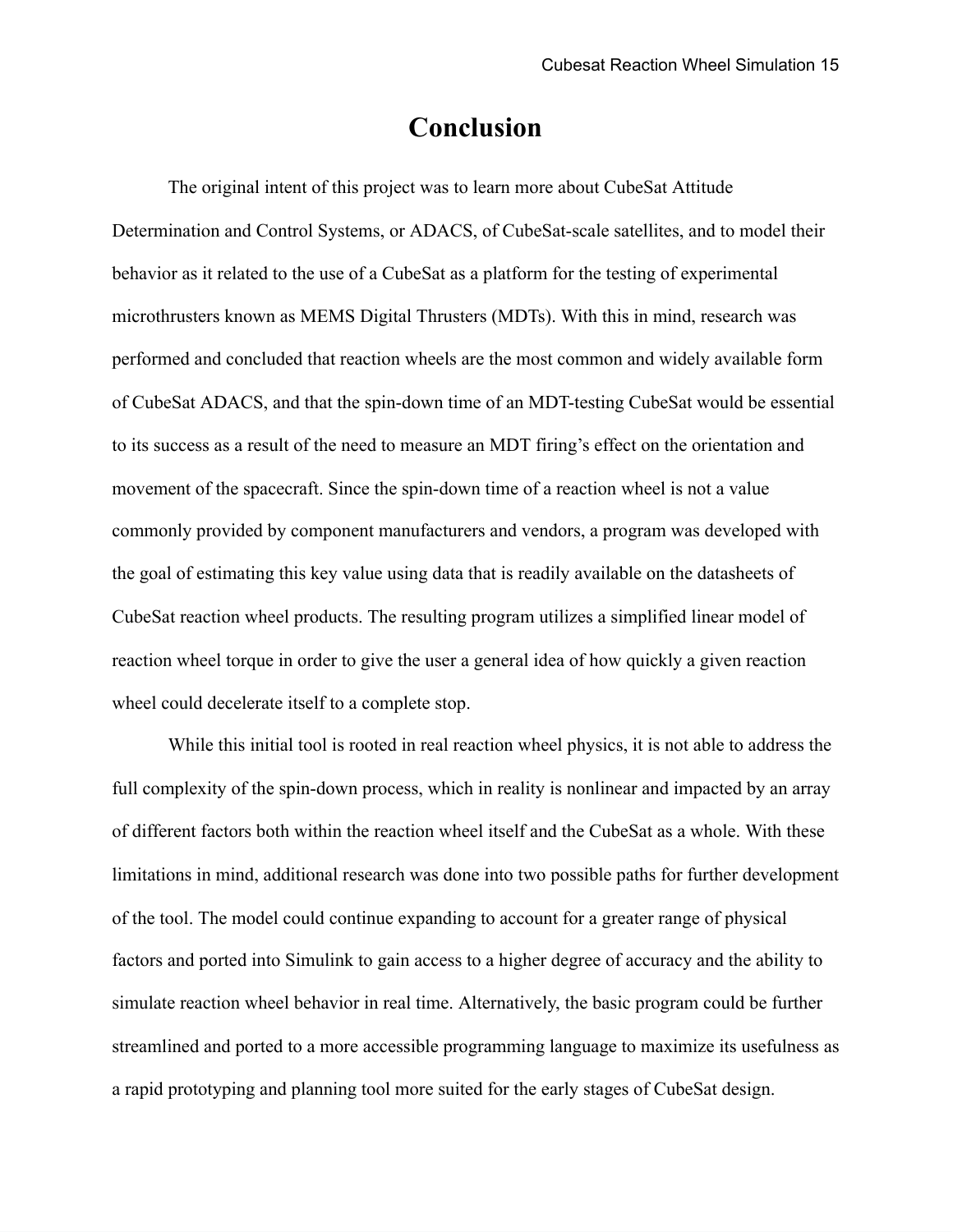### **References**

<span id="page-17-0"></span>1. Sinclair Interplanetary. *Reaction wheels.* 

<http://www.sinclairinterplanetary.com/reactionwheels>

2. NewSpace Systems. 2021 *Reaction Wheel.* 

[https://www.newspacesystems.com/wp-content/uploads/2021/02/NewSpace-Reac](https://www.newspacesystems.com/wp-content/uploads/2021/02/NewSpace-Reaction-Wheel_2021-10b.pdf) 

[tion-Wheel\\_2021-10b.pdf](https://www.newspacesystems.com/wp-content/uploads/2021/02/NewSpace-Reaction-Wheel_2021-10b.pdf) 

3. Nano avionics. *CubeSat Reaction Wheels Control System SatBus 4RWO.* 

[https://nanoavionics.com/cubesat-components/cubesat-reaction-wheels-control-sy](https://nanoavionics.com/cubesat-components/cubesat-reaction-wheels-control-system-satbus-4rw/)  [stem-satbus-4rw/](https://nanoavionics.com/cubesat-components/cubesat-reaction-wheels-control-system-satbus-4rw/)

4. Hyperion Technologies. *Products: Attitude Control.* 

<https://hyperiontechnologies.nl/product-categorie/adc/>

5. Cube Space. *CubeWheel: Small Satellite Reaction Wheels.* 

[https://www.cubespace.co.za/products/adcs-components/cubewheel/#cubewheel-s](https://www.cubespace.co.za/products/adcs-components/cubewheel/#cubewheel-specifications) 

[pecifications](https://www.cubespace.co.za/products/adcs-components/cubewheel/#cubewheel-specifications) 

6. Comat. *Reaction Wheel Technology: For small satellites.* 

<https://comat-agora.com/products/reaction-wheels-technology>

7. Blue Canyon Technologies. *Components: Reaction Wheels and CMGs.* 

<https://www.bluecanyontech.com/components>

8. Astrofein. *Products: Position control - Reaction wheels.* 

<https://www.astrofein.com/astro-und-feinwerktechnik-adlershof/produkte/>

9. Lumen Learning. *Conservation of Angular Momentum.*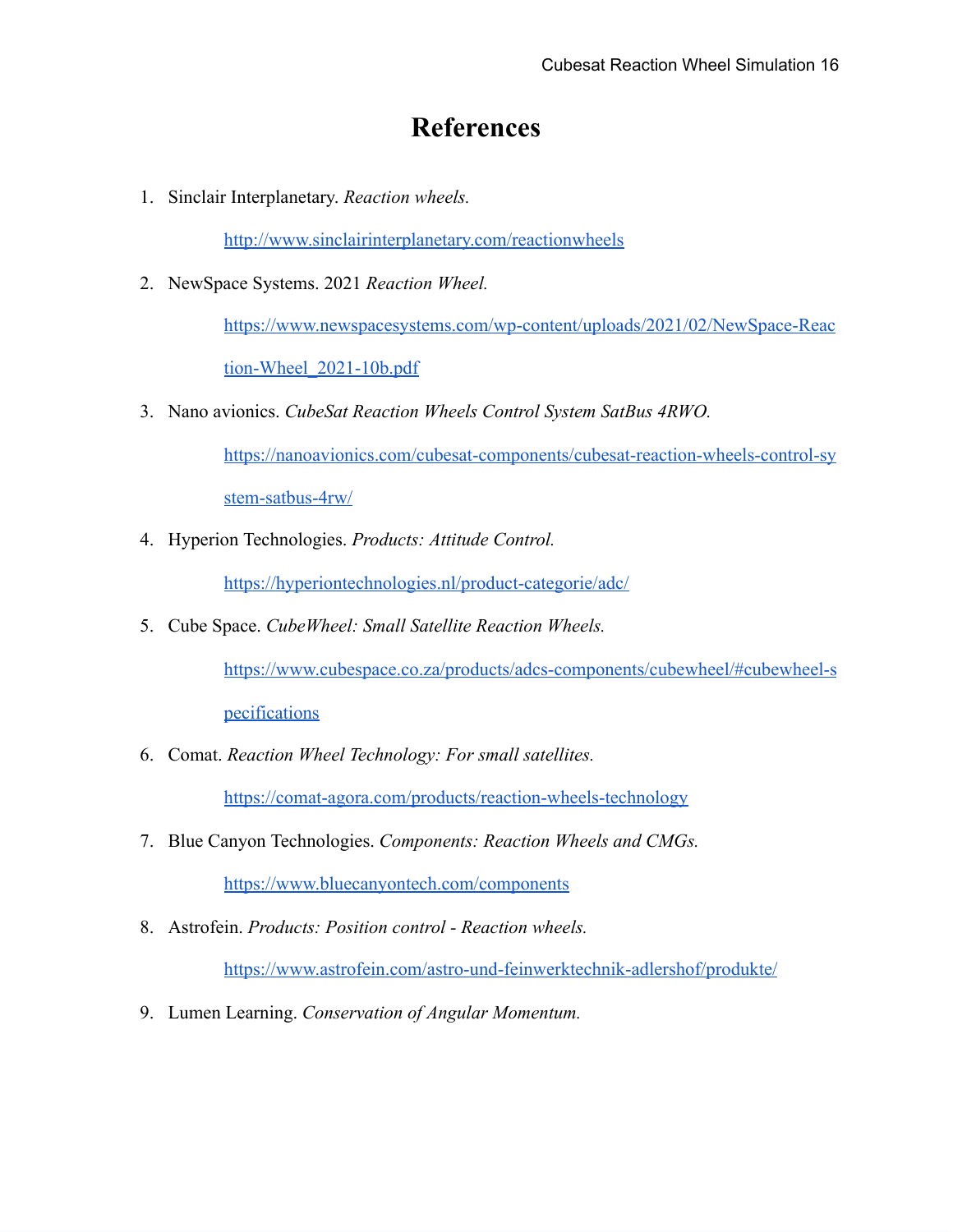[https://courses.lumenlearning.com/boundless-physics/chapter/conservation-of-ang](https://courses.lumenlearning.com/boundless-physics/chapter/conservation-of-angular-momentum/#:~:text=Angular%20momentum%20is%20defined%2C%20mathematically,all%20directions%20after%20a%20collision) 

[ular-momentum/#:~:text=Angular%20momentum%20is%20defined%2C%20mat](https://courses.lumenlearning.com/boundless-physics/chapter/conservation-of-angular-momentum/#:~:text=Angular%20momentum%20is%20defined%2C%20mathematically,all%20directions%20after%20a%20collision) 

hematically,all%20directions%20after%20a%20collision.

10. Brittanica. *Moment of Inertia.* 

<https://www.britannica.com/science/moment-of-inertia>

11. Hyperphysics. *Moment of Inertia: Thin Disk.* 

<http://hyperphysics.phy-astr.gsu.edu/hbase/tdisc.html>

12. Lumen Learning. *Torque and Angular Acceleration.* 

[https://courses.lumenlearning.com/boundless-physics/chapter/torque-and-angular-](https://courses.lumenlearning.com/boundless-physics/chapter/torque-and-angular-acceleration/)

[acceleration/](https://courses.lumenlearning.com/boundless-physics/chapter/torque-and-angular-acceleration/) 

13. Corey Whitcomb Crowell. *Development and Analysis of a Small Satellite Attitude Determination and Control System Testbed*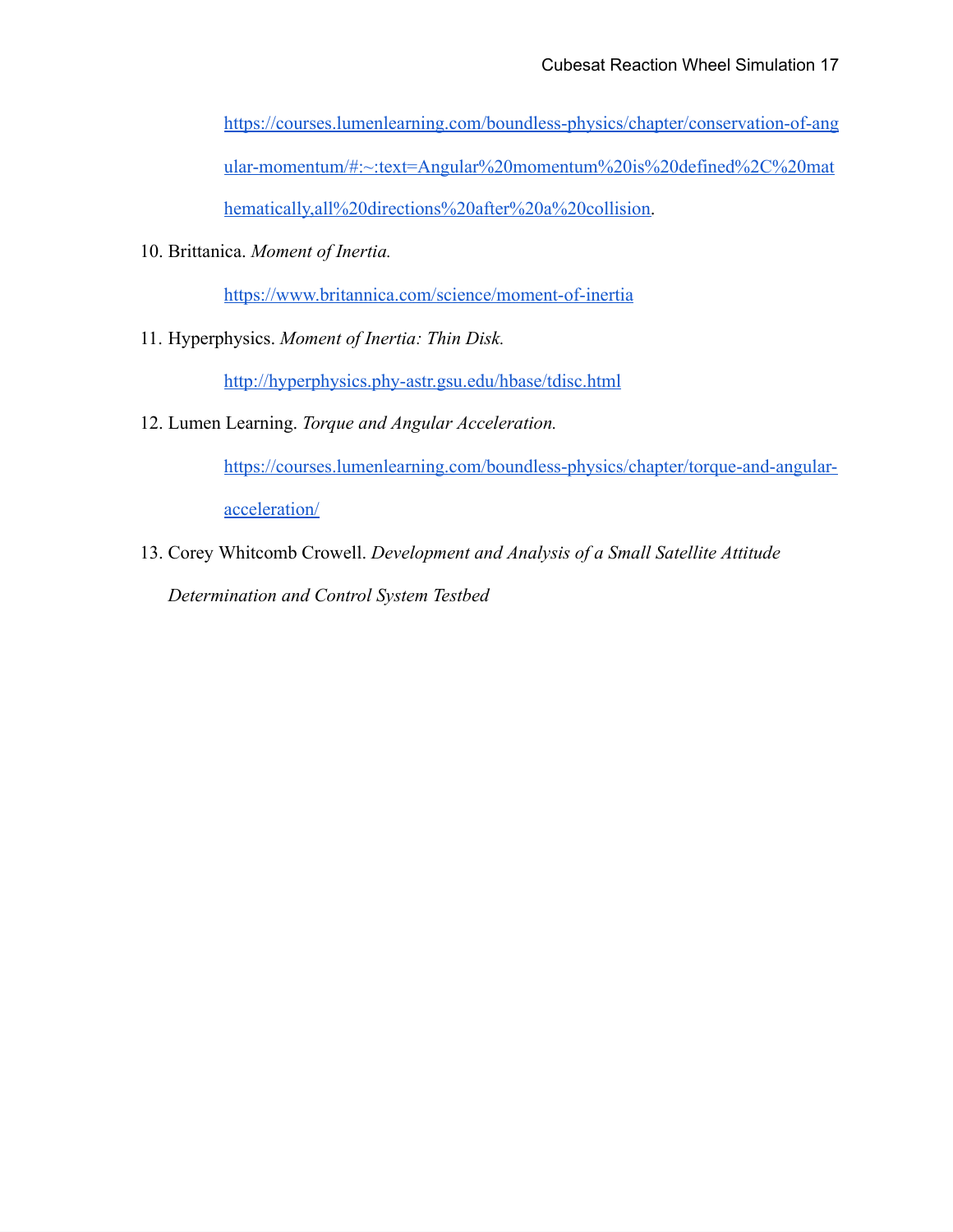### **Appendix**

#### <span id="page-19-0"></span>**Full Text of First Order Spin-Down Time Estimation Program (MATLAB R2020a)**

%% Honors Capstone Spring 2021

% Barkley Hunter, Joshua Conway, Jacob Kincheloe

% Project Director: Matt Turner

clear,clc

%% First-Order Estimation of CubeSat ADACS Spin-Down Time

% Inputs from User (Common Values from Reaction Wheel Datasheets)

L = input('Angular Momentum Stored in Reaction Wheel (mN\*m\*s):\n');

 $T = input('Max Torque Exerted by Reaction Wheeler (mN*m):\n'$ ;

 $r = input('Radius of Reaction Wheeler(mm):n');$ 

 $m = input('Mass of Reaction Wheeler(g):n');$ 

% Calculate Estimated Spin-Down Time from Inputs

% Constant torque/deceleration is assumed (ideal)

I =  $0.5*(m/1000)*(r/1000)^2$ ; % reaction wheel moment of inertia (kg/m<sup> $\sim$ </sup>2)

alpha =  $(T/1000)/I$ ; % reaction wheel angular acceleration (deceleration) (rad/s^2)

omega =  $(L/1000)/I$ ; % reaction wheel initial angular velocity (rad/s)

 $t = \text{omega/alpha}$ ; % reaction wheel spindown time (s)

% Display Results & Plot Angular Velocity vs. Time